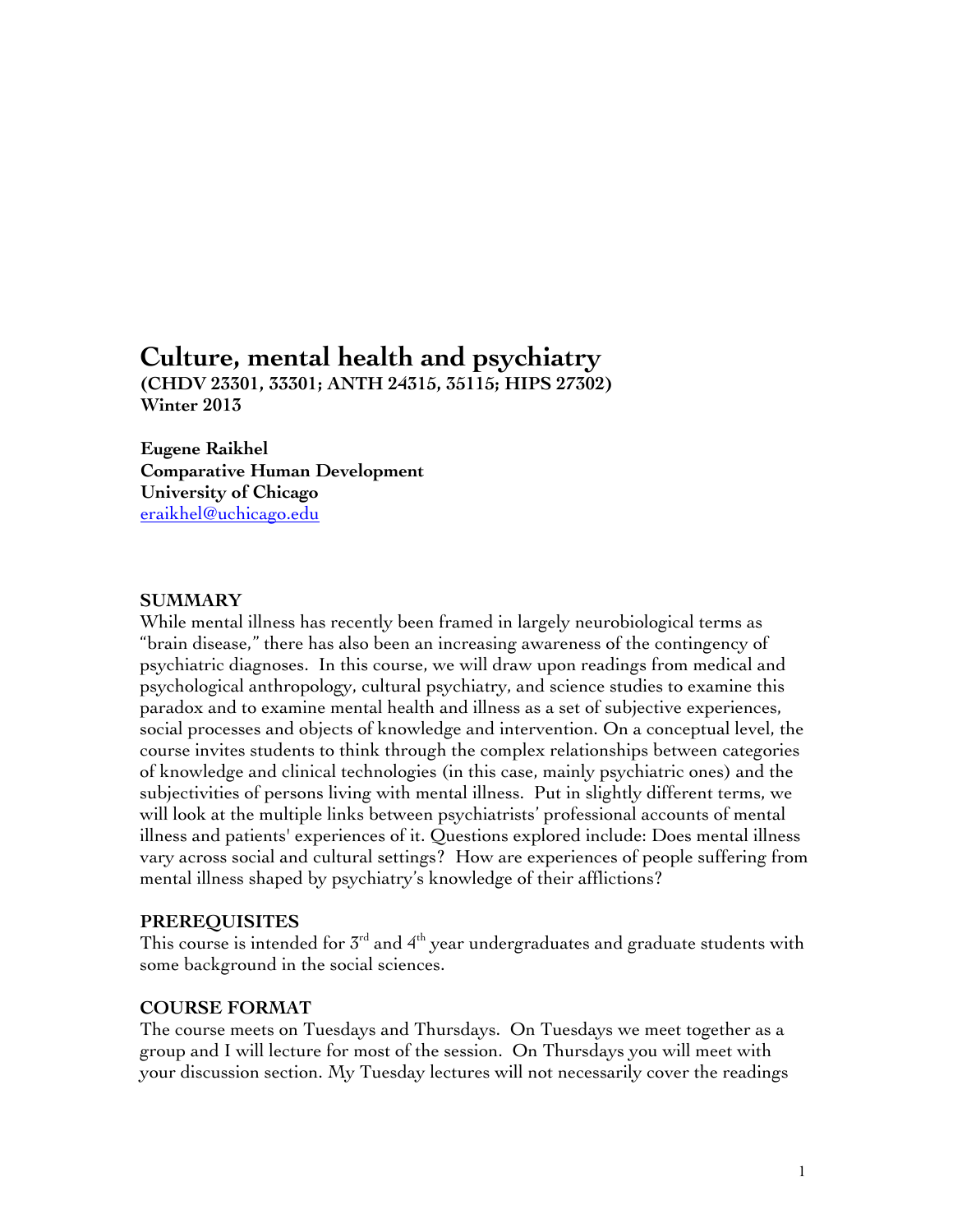per se. Instead, I will provide a background and framework for our discussions of the texts on Thursdays.

# **ASSIGNMENTS AND EVALUATION**

Students will be evaluated on the basis of the following requirements and assignments:

- 1) **Attendance** of lectures and participation in discussions (20% of grade). Please make sure that you complete the required readings for the day.
- 2) A series of short (500 word) **reading responses**. Beginning week 2 of the course, students will write a response to the readings for each week and post it to the "Discussion Board" section of the Chalk website. The reading response can either take the form of comments or questions that arise from the readings for that week, or a comment on a reading response posted by another student. If you choose to comment on another student's response you should make clear reference to and engage with the text(s) being discussed as well. Students who would prefer not to share their responses with their classmates, can email them directly to me and to your TA. It is important that responses be posted (or emailed) 8 PM on the Wednesday *prior to* the Thursday class session. (20% of grade)
- 3) A take-home **midterm exam**. (30% of grade) Midterm will be distributed at the end of class on Tuesday February 12, and will be due on Monday February 18 at 10:00am.
- 4) A 3,000 4,000 word **final paper**. All students have the following options for the final project:
	- A) An **illness narrative** based on either 1) an interview with a family member or friend who has experienced mental illness, 2) an interview with family member or friend who has witnessed or been a caregiver for a relative struggling with mental illness and undergoing treatment, or 3) a first-person account of mental illness as found in an autobiography or film/documentary.
	- B) A **cultural analysis** of a chosen diagnostic category from the proposed DSM-V
	- C) A **review** of a full-length ethnography—chosen from a list—which links the book to course readings and situates it in the context of the anthropological and cultural psychiatric literature on mental health.

Students should prepare a one paragraph abstract proposing their topic by February 21. The paper is due on March 19 – one week after the last day of class. (30% of grade)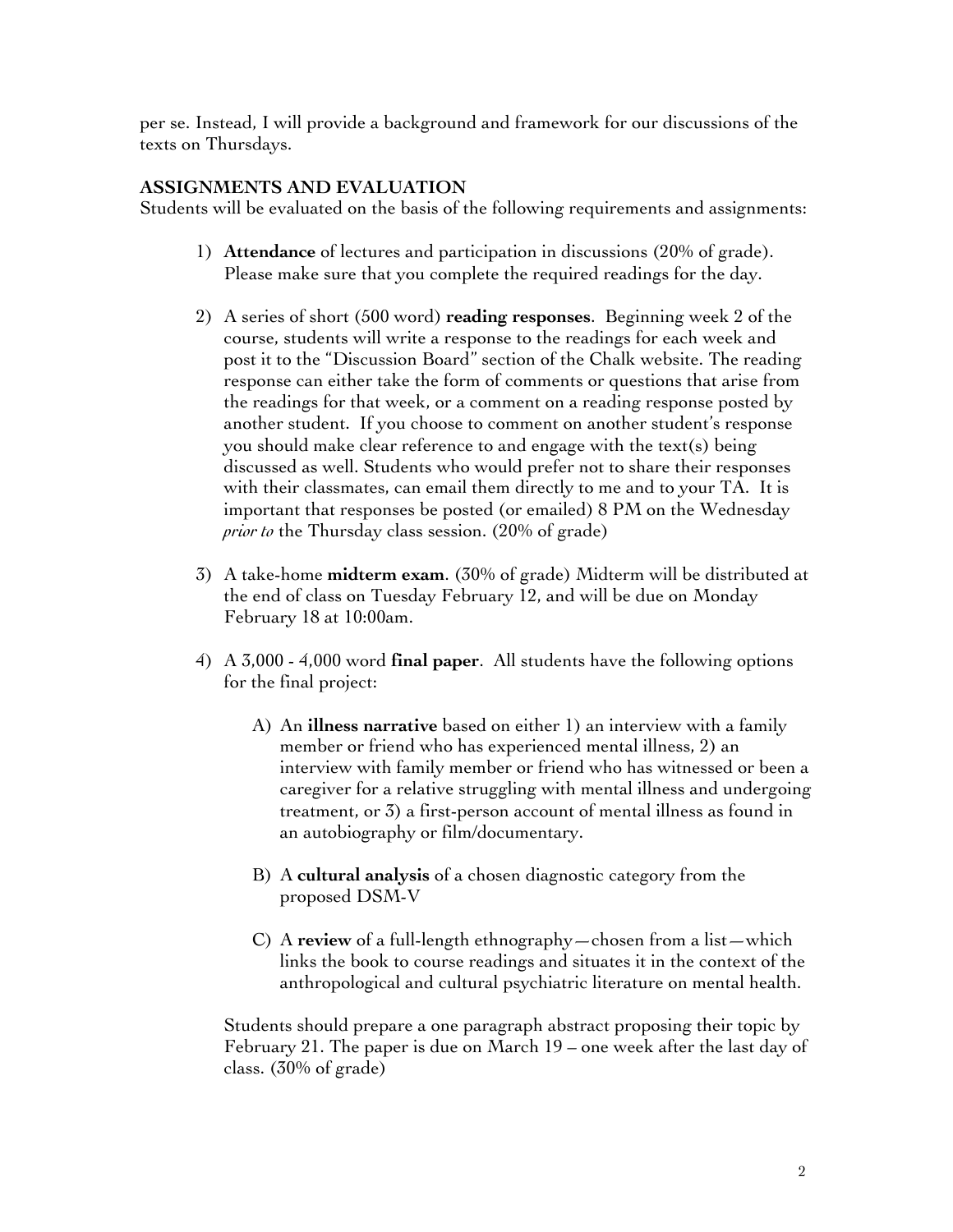Students taking the course Pass/Fail must complete reading responses and either the midterm or final paper.

Two required books will be available for purchase at the Seminary Co-op Bookstore and on reserve at Regenstein:

Junko Kitanaka. *Depression in Japan: Psychiatric Cures for a Society in Distress.* (Princeton University Press, 2011).

Natasha Dow Schüll. *Addiction by Design: Machine Gambling in Las Vegas*. (Princeton University Press, 2012).

All other texts will be available in the "Course Documents" folder on Chalk.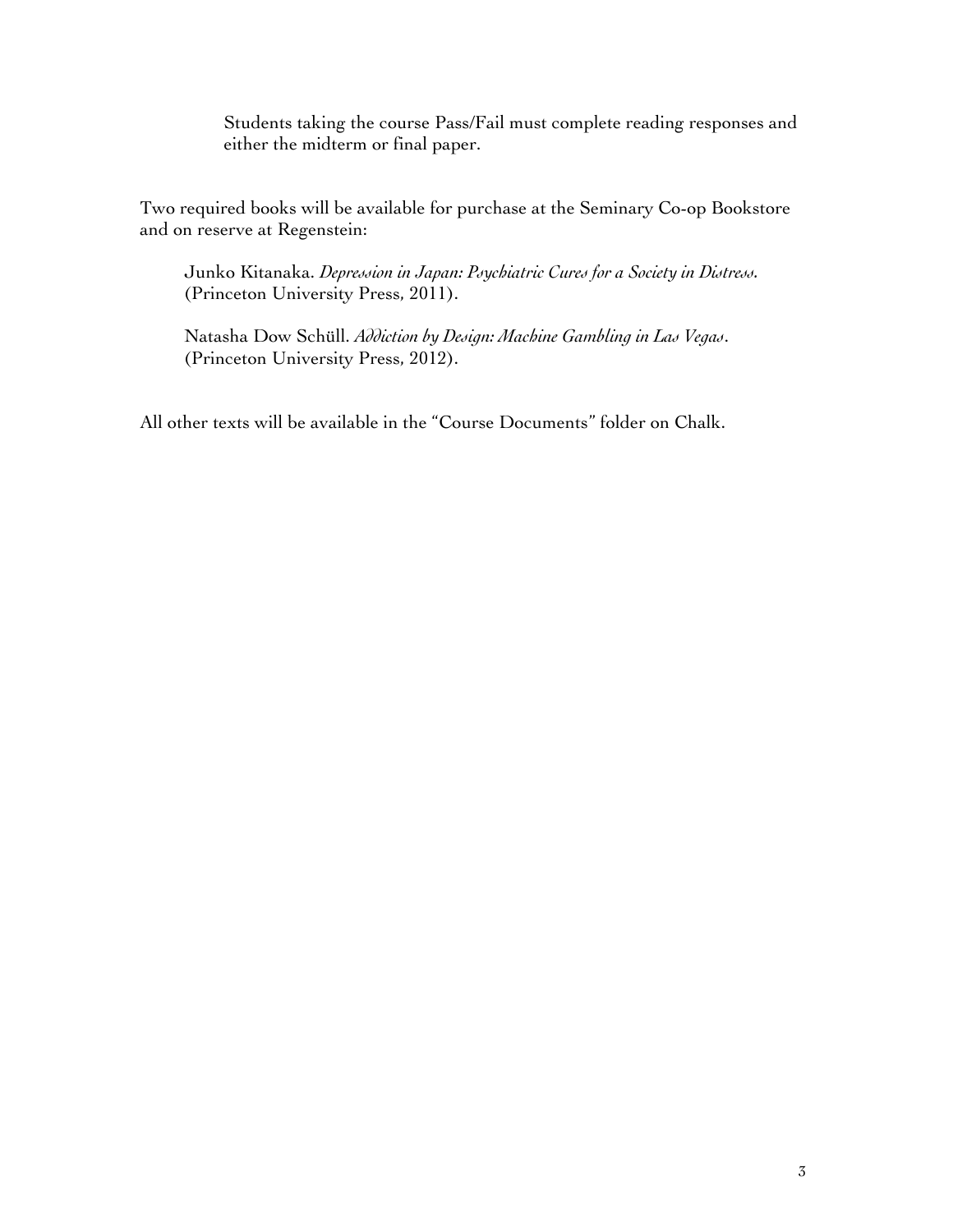# **Schedule of course sessions, readings and lecture topics:**

#### **1. MENTAL ILLNESS AND PSYCHIATRY: CONCEPTUAL FRAMEWORKS**

- Ruth Benedict. 1934. "Anthropology and the Abnormal," pp. 262-283 of *An Anthropologist at Work; Writings of Ruth Benedict,* edited by M. Mead. New York: Avon Books.
- Ian Hacking. 1999. "Madness: Biological or Constructed?" In I. Hacking, *The Social Construction of What?* (pp. 100-124). Cambridge, MA: Harvard University Press.
- Charles Rosenberg, 2007. "Contested Boundaries: Psychiatry, Disease and Diagnosis," in *Our Present Complaint: American Medicine, Then and Now.*  Baltimore: Johns Hopkins University Press.
- Laurence J. Kirmayer and Ian Gold. 2012. "Re-Socializing Psychiatry: Critical Neuroscience and the Limits of Reductionism." *Critical Neuroscience: A Handbook of the Social and Cultural Contexts of Neuroscience*. Suparna Choudhury and Jan Slaby eds. Wiley-Blackwell.

Film (in class): Robert Lemelson, *Shadows and Illuminations*, 2010. 35 min.

# Jan 8 – Introduction to the course and lecture

Jan 10 – Discussion

## **2. EXPERIENCING DISTRESS**

- Amy Johnson. 2012. "I should be included in the census." *Schizophrenia Bulletin*, 38(2), 207-208.
- Arthur Kleinman. 1988. *The Illness Narratives: Suffering, Healing & the Human Condition*. New York: Basic Books, pp. 3-55.
- Robert Desjarlais. 1994. Struggling Along: The Possibilities for Experience among the Homeless Mentally Ill. *American Anthropologist* 96: 886-901.
- Ellen Corin, and Lauzon, G. 1992, Positive withdrawal and the quest for meaning: the reconstruction of experience among schizophrenics. *Psychiatry* 55(3), pp. 266-81.

Jan 15 – Lecture

Jan 17 - Discussion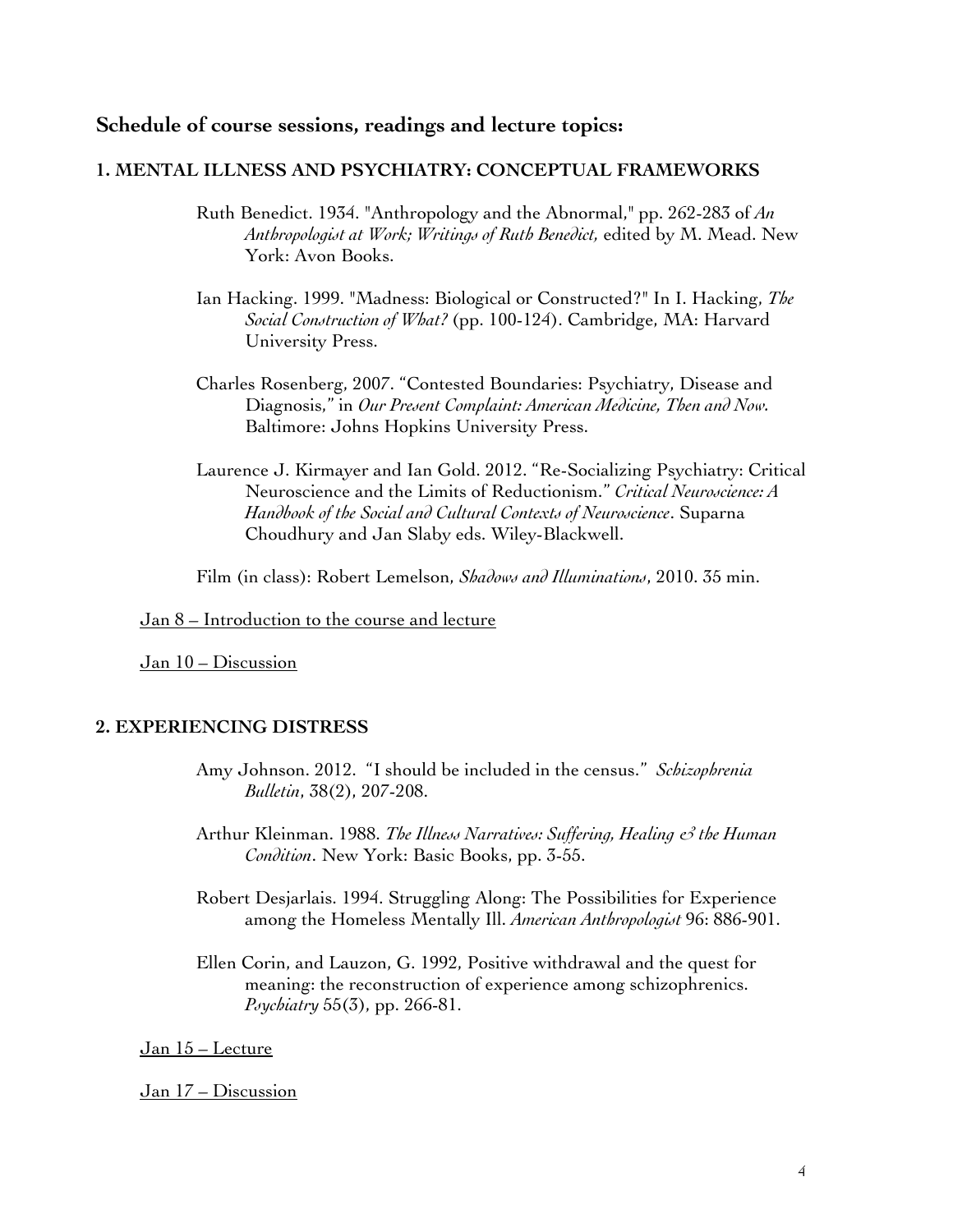## **3. PSYCHIATRIC POWER AND INSTITUTIONAL LIFE**

- David Rosenhan, 1973. "On Being Sane in Insane Places," *Science*, 179, pp. 250-8.
- Erving Goffman, 1963. *Stigma: Notes on the management of spoiled identity*. Selections.
- Lorna Rhodes, 'Psychopathy and the Face of Control in Supermax', *Ethnography*, 3 (2002), 442–466.
- Paul Brodwin. 2010. The Assemblage of Compliance in Psychiatric Case Management. *Anthropology and Medicine* 17 (2): 129-143.

Jan 22 - Lecture:

Jan 24 - Discussion

#### **4. THE EPISTEMIC CULTURES OF PSYCHIATRY**

- Allan Horwitz, "The Biological Foundations of Diagnostic Psychiatry," in *Creating Mental Illness*. University of Chicago Press: 2002.
- How to think about science, Episode 22 Allan Young; *Ideas*, CBC Radio; Audio interview (54 min): http://www.cbc.ca/video/news/audioplayer.html?clipid=1479178366
- Allan Young, 'How Narratives Work in Psychiatric Science: An Example from the Biological Psychiatry of PTSD', in *Narrative Research in Health and Illness*, ed. by Brian Hurwitz, Trisha Greenhalgh and Vieda Skultans (Blackwell Publishing Ltd, 2008), pp. 382–396
- Rebecca J. Lester, "Brokering Authenticity: Borderline Personality Disorder and the Ethics of Care in an American Eating Disorder Clinic," *Current Anthropology* 50, no. 3 (2009): 281-302.
- Andrew Lakoff, "The Lacan Ward: Pharmacology and Subjectivity in Buenos Aires," *Social Analysis* 47 (2003): 82-101.

Jan 29 – Lecture

#### Jan 31 – Discussion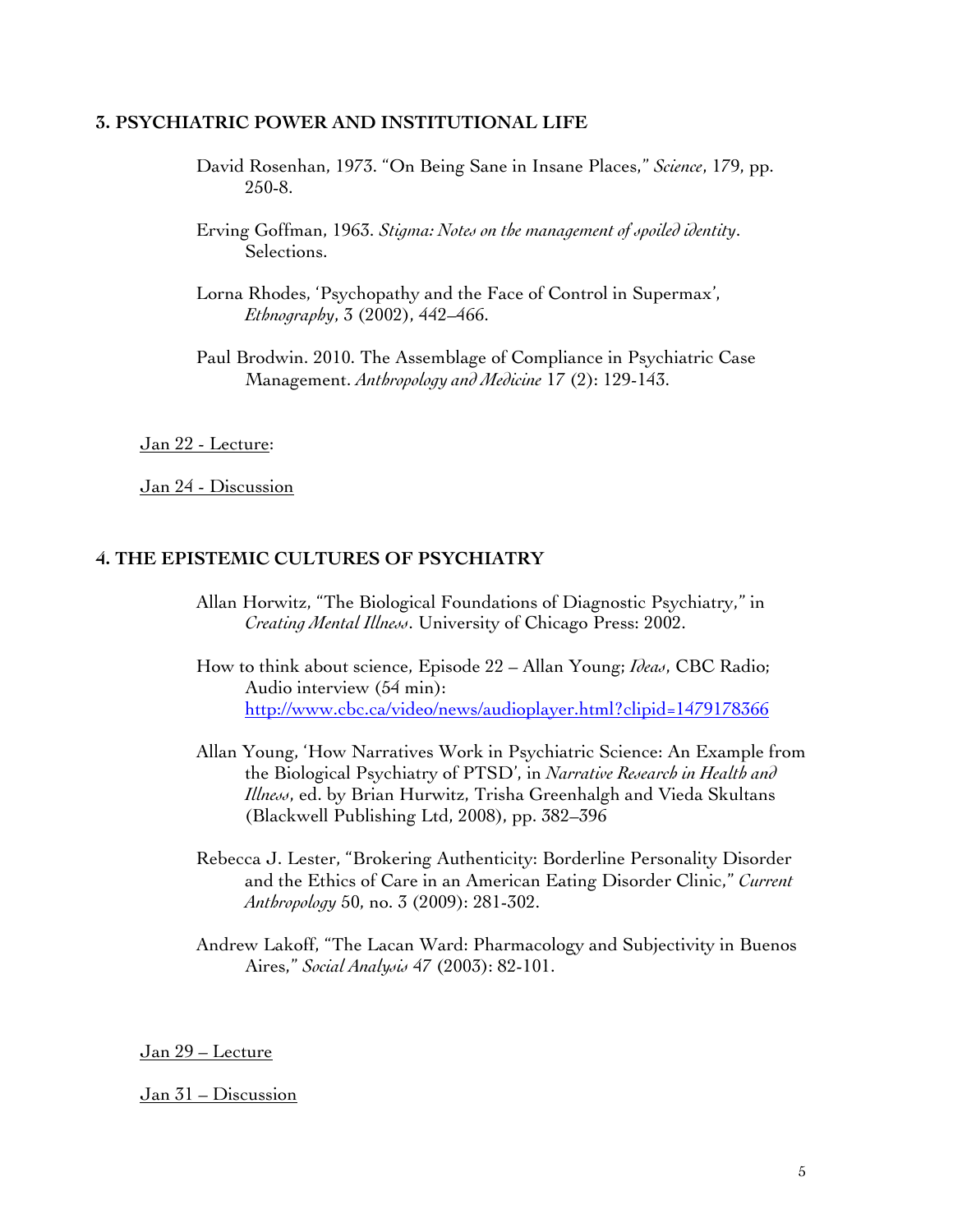#### **5. THERAPEUTICS AS TECHNOLOGIES OF THE SELF**

- E. Summerson Carr. 2013. "Signs of Sobriety: Rescripting American Addiction Counseling." In *Addiction Trajectories* Eugene Raikhel and William Garriott eds. Duke University Press.
- Nikolas Rose, "Governing Conduct in the Age of the Brain." 2011. Video (Watch first 70 min) of lecture available at: http://somatosphere.net/2011/04/nikolas-rose-governing-conduct-inage.html
- Emily Martin. (2010) Self-making and the brain. *Subjectivity* 3(4): 366–381.
- Joe Dumit, 'Drugs for Life', *Molecular Interventions*, 2 (2002), 124
- Kelly A. McKinney and Brian G. Greenfield, "Self-compliance at 'Prozac campus'," *Anthropology & Medicine* 17, no. 2 (2010): 173-185.

Feb 5 – Lecture

Feb 7 – Discussion

# **6. THE SOCIAL PRODUCTION OF ILLNESS AND CHRONICITY**

- Tanya M. Luhrmann, 2007. "Social defeat and the culture of chronicity: or, why schizophrenia does so well over there and so badly here," *Culture, medicine and psychiatry*, 31(2), pp. 135-72.
- Byron J Good, et al. 2010. "Is 'Chronicity' Inevitable for Psychotic Illness? Studying Heterogeneity in the Course of Schizophrenia in Yogyakarta, Indonesia" in Lenore Manderson and Carolyn Smith-Morris, eds. *Chronic Conditions, Fluid States: Globalization and the Anthropology of Illness*. Rutgers University Press.
- Anne Becker, 'Television, Disordered Eating, and Young Women in Fiji: Negotiating Body Image and Identity During Rapid Social Change', *Culture, Medicine and Psychiatry*, 28 (2004), 533–559
- Angela Garcia, "The Elegiac Addict: History, Chronicity, and the Melancholic Subject," *Cultural Anthropology* 23, no. 4 (2008): 718-746.

Feb 12 – Lecture **Midterm distributed**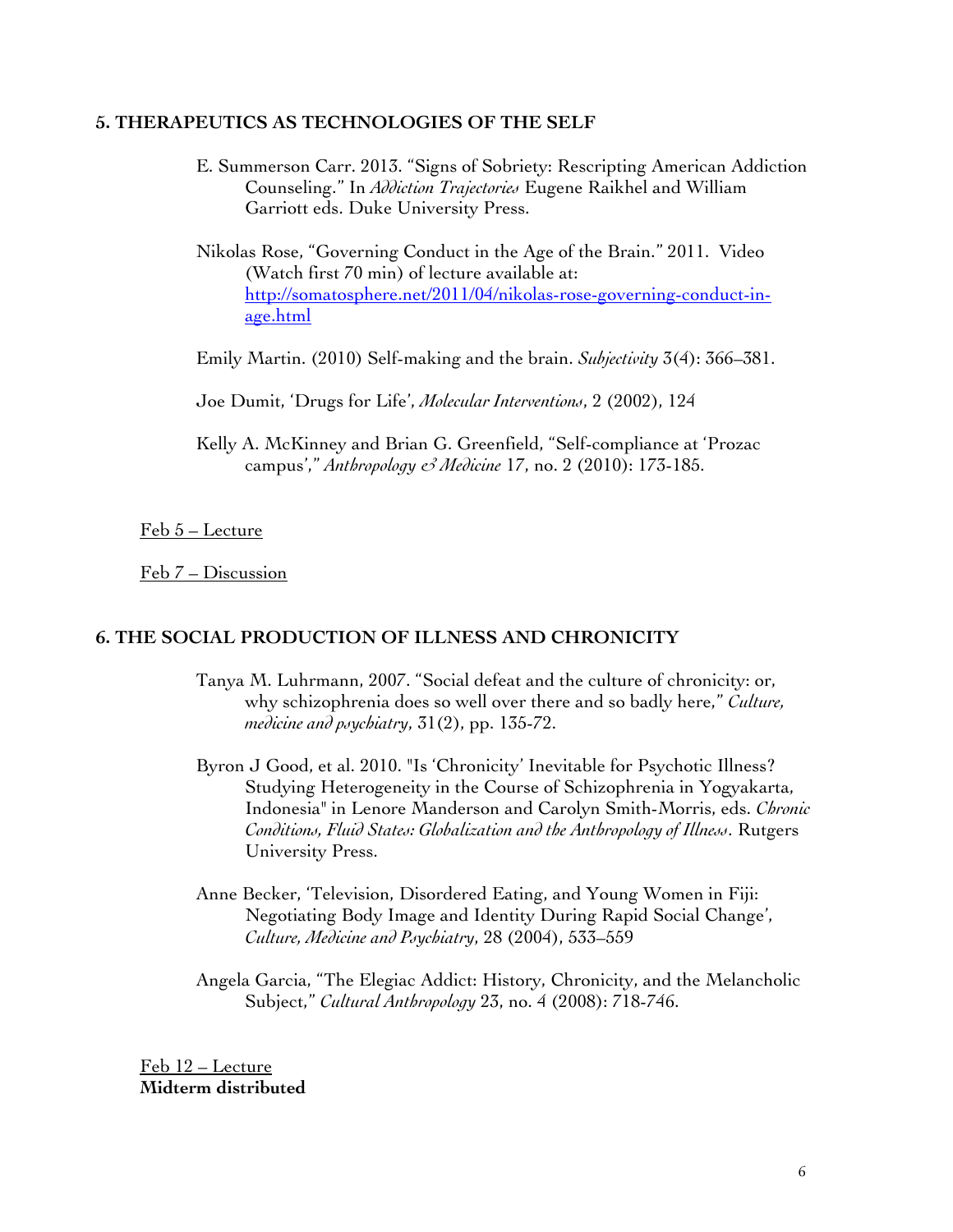Feb 18 **Midterm due**

## **7. RECOVERY, SELF-ADVOCACY AND IDENTITY**

Nev Jones, "Keep it Complex": Realities and Fantasies of C/S/X Activism

- Athena McLean, 'From Ex-patient Alternatives to Consumer Options: Consequences of Consumerism for Psychiatric Consumers and the Expatient Movement', *International journal of health services*, 30 (2000), 821– 848
- Tanya Luhrmann, "Living with voices," *American Scholar* Summer 2012.

Jim Sinclair, "Don't Mourn for Us."

Louis Charland, 'A Madness for Identity: Psychiatric Labels, Consumer Autonomy, and the Perils of the Internet', *Philosophy, Psychiatry, & Psychology*, 11 (2004), 335–349

Feb 19 – Lecture:

Feb 21 – Discussion

## **8. GLOBAL PSYCHIATRIES AND THE CULTURAL ENCOUNTER**

Gananath Obeyesekere. 1985. "Depression, Buddhism, and the work of culture in Sri Lanka." In A. M. Kleinman & B. Good (Eds.), *Culture and Depression*, (pp. 134-152). Berkeley: University of California Press.

Junko Kitanaka. *Depression in Japan: Psychiatric Cures for a Society in Distress.* Selections (Princeton University Press, 2011).

Vikram Patel. 2012. "Why mental health matters to global health." Video (23 min) of lecture available at: http://vimeo.com/48897107

Derek Summerfield. 2012. "Why export mental health?" Video (11 min) of interview available at: http://vimeo.com/54631746

#### Feb 26 – Lecture

#### Feb 28 – Discussion